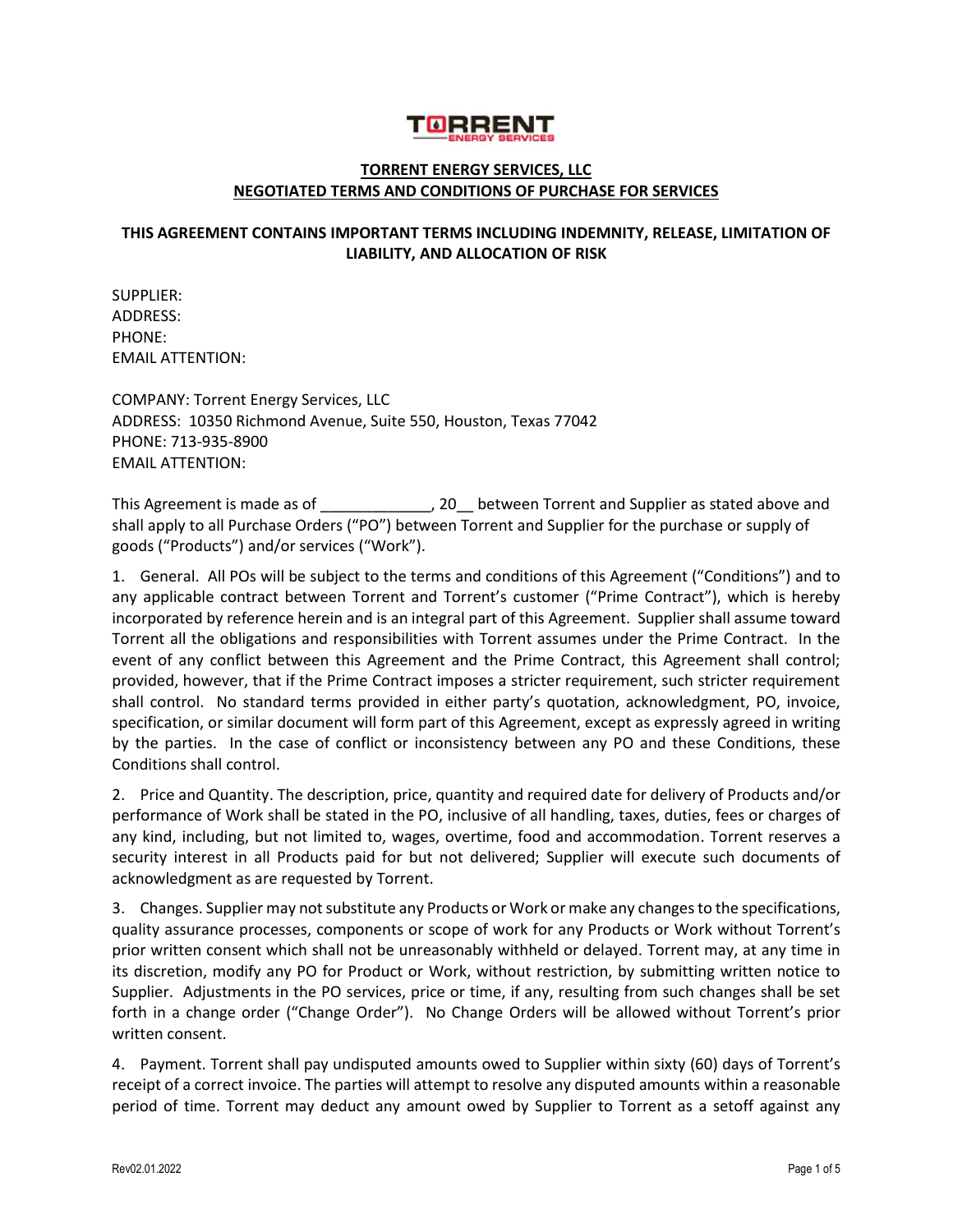amount due to Supplier. Torrent reserves the right to reject any invoice submitted more than six (6) months after the receipt of any Product and/or the completion of any Work.

5. Cancellation. Torrent may cancel any PO, in whole or in part, at any time and shall pay for any accepted Products and any Work that has been completed to Torrent's reasonable satisfaction as of the date of cancellation. Supplier will refund all amounts pre-paid by Torrent and not earned as of the date of cancellation within thirty (30) days of Torrent's cancellation.

6. Liens. Supplier shall not allow any liens to attach to the Products or to any property of Torrent or of Torrent's customers, as a result of Products provided and/or Work performed by Supplier. Supplier shall furnish, within seven (7) days of any request, receipts and releases showing that all related costs and expenses have been paid, and that no third party claims, liens or rights of liens exist by reason thereof against Torrent, its customers and its and their property. Supplier shall indemnify, defend and hold Torrent and its customers harmless from said liens and claims.

7. Independent Contractor. This Agreement shall not be construed as creating a joint venture, partnership or the like between the parties. Neither party shall act or be deemed to act on behalf of the other party, or have the right to bind the other party. Each party shall remain an independent entity, and act as an independent contractor. Each party shall at all times during the performance hereof be responsible for the payment of wages and benefits to, and as applicable, tax withholding from, its own employees. Without limiting the generality of the foregoing, the employees and subcontractors engaged by Supplier for the performance of any PO shall be the direct employees and subcontractors of Supplier, and Supplier shall remain solely responsible for all matters related to compliance with relevant employment laws.

8. Guarantee. Supplier represents, warrants and guarantees that all Products shall (a) be new and made or manufactured from new materials; (b) be free from liens, security interests, or other encumbrances; (c) be of merchantable quality and fit for the purpose for which they are normally used; (d) strictly comply with all specifications; (e) be free from defects in material, workmanship, and design; (f) not infringe any third party's intellectual property rights; (g) meet or exceed the highest applicable industry standards; and (h) comply with all applicable state, federal and local laws. All Work shall be performed (i) by skilled and experienced personnel with all due care and diligence in a timely and workmanlike manner; (ii) in accordance with the highest industry standards; (iii) in compliance with all applicable laws and codes and other requirements of the applicable PO; and (iv) in full compliance with any applicable Prime Contract. All warranties extend for a period of eighteen (18) months from acceptance or final completion date and shall inure to the benefit of Torrent's assigns, successors and customers; provided that the warranties concerning liens, encumbrances, ownership and intellectual property rights shall extend for any period of time during which any such rights may be enforced. If Products or Work fail to comply with this Agreement, Torrent may, in its sole and complete discretion, (y) require Supplier to repair, replace, reperform, or refund the purchase price of, the affected Products or Work; or (z) procure substitute products or work and Supplier shall be liable for any additional costs incurred by Torrent in doing so. To the extent that any Products or components thereof are warranted against defects by their original manufacturers, and to the extent that such warranties are assignable to Torrent, Supplier shall assign such warranties to Torrent. Torrent may reject any noncomplying Product or Work without liability.

- 9. Liabilities and Indemnification.
- a. Regardless of where/when title to Products is transferred, the risk of loss to all Products shall pass to Torrent at the time and place of delivery.
- b. SUPPLIER SHALL RELEASE, DEFEND, INDEMNIFY AND HOLD TORRENT, ITS PARENTS, ITS AFFILIATES, ITS CUSTOMERS, ITS CONTRACTORS (EXCLUDING SUPPLIER) AND ITS AND THEIR RESPECTIVE EMPLOYEES, OFFICERS, DIRECTORS, REPRESENTATIVES, AGENTS AND INVITEES ("TORRENT GROUP") HARMLESS FROM AND AGAINST ANY CLAIMS, DEMANDS, CAUSES OF ACTION, JUDGMENTS,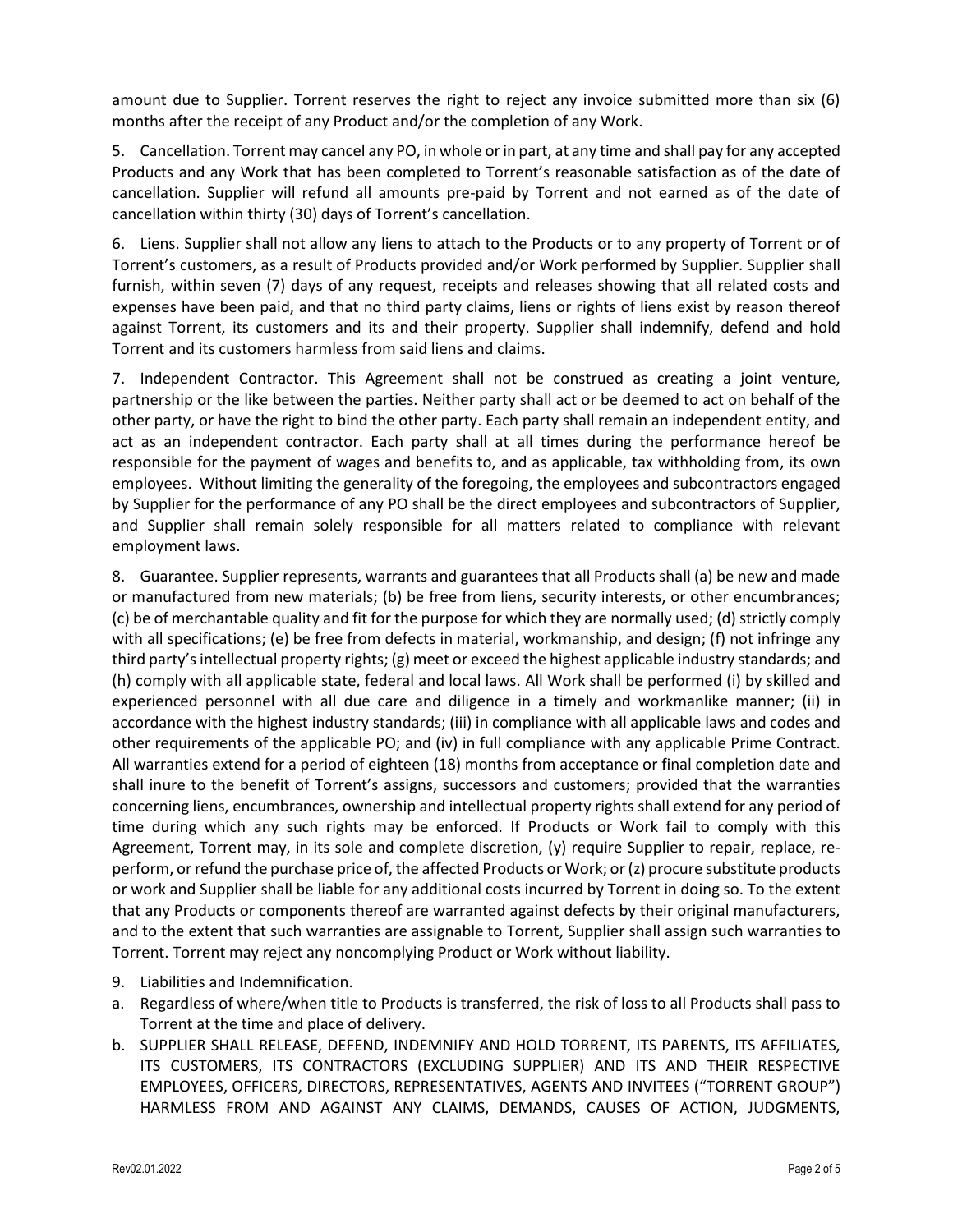PROCEEDINGS, AWARDS, DAMAGES, LOSSES, FINES, PENALTIES, COSTS, EXPENSES AND LIABILITIES, INCLUDING LITIGATION COSTS AND REASONABLE ATTORNEY'S FEES ("CLAIMS") ARISING OUT OF DEATH, ILLNESS OR INJURY, PROPERTY LOSS OR DAMAGE, OR ANY OTHER LOSS, DAMAGE OR COST, AS A RESULT OF OR IN CONNECTION WITH: (I) DEFECTS IN THE PRODUCTS OR WORK; (II) FAILURE BY SUPPLIER TO DELIVER THE PRODUCTS OR WORK IN ACCORDANCE WITH THE RELEVANT SPECIFICATIONS; (III) FAILURE BY SUPPLIER TO CARRY OUT THE WORK IN A SAFE MANNER AND TO STRICTLY COMPLY WITH ANY APPLICABLE LAWS, REGULATIONS, RULES OR INDUSTRY STANDARDS; (IV) BREACH OF THIS AGREEMENT BY SUPPLIER; OR (V) THE NEGLIGENCE OR WILLFUL MISCONDUCT OF SUPPLIER, ITS PARENTS, ITS AFFILIATES, ITS SUBCONTRACTORS AND ITS AND THEIR RESPECTIVE EMPLOYEES, OFFICERS, DIRECTORS, REPRESENTATIVES, AGENTS AND INVITEES.

- c. SUPPLIER SHALL RELEASE, DEFEND, INDEMNIFY AND HOLD TORRENT GROUP HARMLESS FROM AND AGAINST ANY CLAIMS ARISING OUT OF ANY ACTUAL OR ALLEGED INFRINGEMENT OF ANY PATENT, COPYRIGHT, TRADEMARK OR OTHER INTELLECTUAL PROPERTY OR PROPRIETARY RIGHT, OR ANY LITIGATION BASED THEREON, WITH RESPECT TO ANY GOODS (OR PART THEREOF), OR USE THEREOF, EXCEPT TO THE EXTENT THAT SUCH INFRINGEMENT RESULTS SOLELY FROM THE MANUFACTURE OF THE PRODUCTS PURSUANT TO DETAILED PROPRIETARY DESIGNS FURNISHED BY TORRENT.
- d. TORRENT SHALL RELEASE, DEFEND, INDEMNIFY AND HOLD SUPPLIER HARMLESS FROM TORRENT'S OWN CONSEQUENTIAL LOSS AND SUPPLIER SHALL SAVE, RELEASE, DEFEND, INDEMNIFY AND HOLD TORRENT HARMLESS FROM SUPPLIER'S OWN CONSEQUENTIAL LOSS RESULTING FROM, ARISING DIRECTLY OR INDIRECTLY OUT OF OR IN CONNECTION WITH THE PERFORMANCE OR NONPERFORMANCE OF AN ORDER, AND ALL WITHOUT REGARD TO THE SOLE, JOINT, CONCURRENT, GROSS, ACTIVE OR PASSIVE NEGLIGENCE, BREACH OF CONTRACT OR BREACH OF DUTY (STATUTORY OR OTHERWISE) OF EITHER PARTY.

10. LIMITATION OF LIABILITY. IN NO EVENT SHALL EITHER PARTY BE LIABLE TO THE OTHER FOR SPECIAL, INDIRECT, PUNITIVE, INCIDENTAL, EXEMPLARY, OR CONSEQUENTIAL DAMAGES ARISING OUT OF THIS AGREEMENT, EVEN IF INFORMED OF THE POSSIBILITY OF SUCH DAMAGES.

11. Insurance. During performance under each PO, and for two years thereafter, Supplier shall maintain at its cost, including payment of any deductibles, insurance policies acceptable to Torrent, including, at minimum, the greater of the following or the requirements of any applicable Prime Contract: (a) Comprehensive General Liability including but not limited to Contractual Liability Coverage, with limits in respect to bodily injury and/or property damage of not less than US Dollars five million (\$5,000,000) per occurrence; (b) Automobile Liability covering all vehicles used in connection with the Work or Products with limits of not less than two million (\$2,000,000) per occurrence; (c) Worker's Compensation and Employer's liability in compliance with local statutory requirements; (d) Professional Liability with limits of not less than US Dollars two million (\$2,000,000) per occurrence if applicable; (e) Commercial Umbrella Liability insurance with limits of not less than ten million (\$10,000,000); and (f) any other insurance reasonably required by Torrent or applicable law.

All of Supplier's insurance policies required hereunder (except worker's compensation) shall (i) be endorsed to name Torrent, and such other parties as are required by Torrent, as additional insured; (ii) contain a waiver on the part of insurer, by subrogation or otherwise, of all rights against Torrent and such other parties as are required by Torrent; (iii) be primary and non-contributory with respect to any insurance Torrent may maintain; and (iv) be endorsed to provide that no insurance policy shall be cancelled or materially changed without thirty (30) days prior written notice to Torrent. Supplier shall furnish Torrent, upon execution of this Agreement and annually thereafter, with certificates of insurance evidencing the required insurance coverages, with insurers and underwriters authorized to do business in the jurisdiction where Products or Work are being provided, and with an A.M. Best rating of at least A-VII.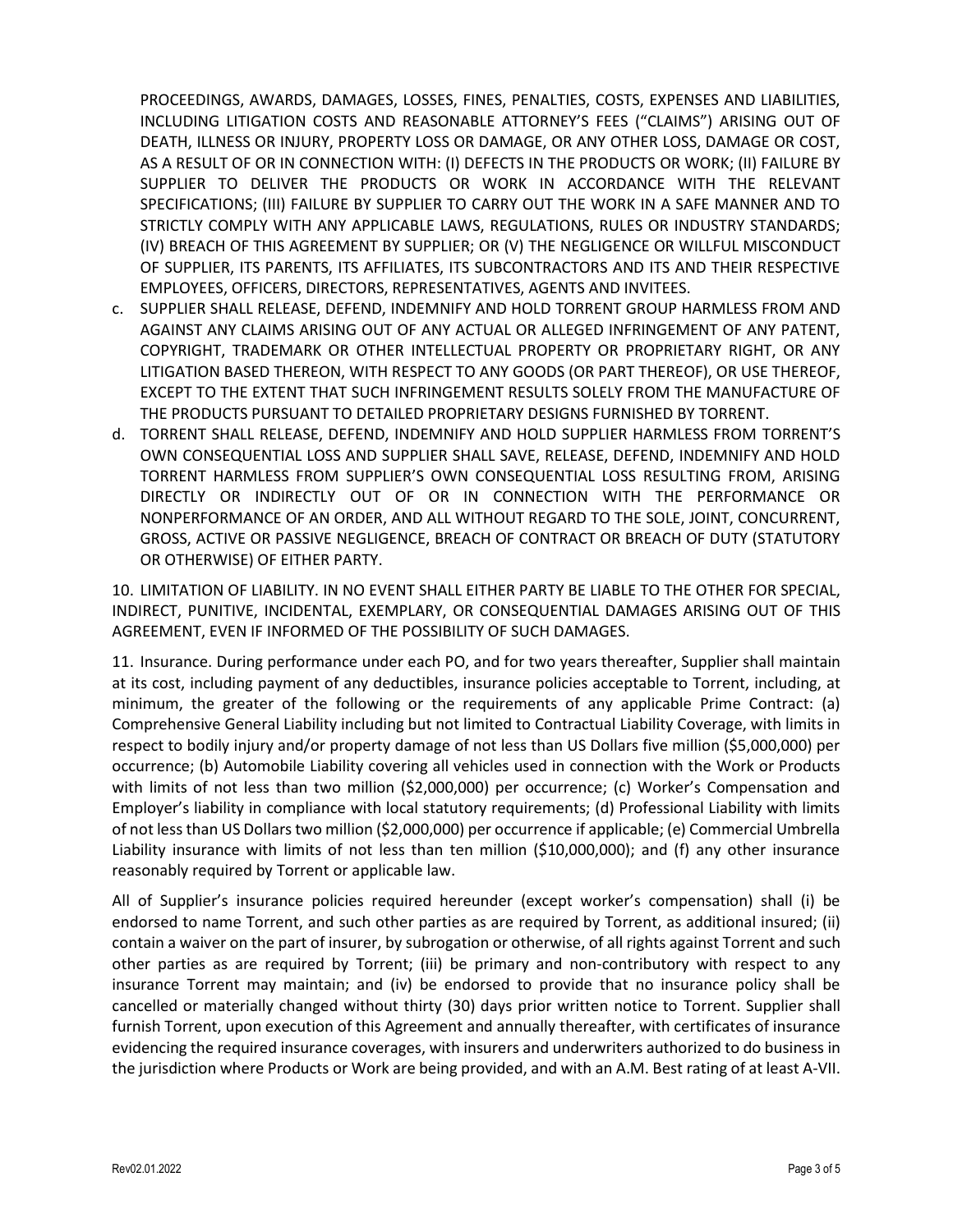The amount of liability insurance is not designed to limit in any manner the extent and amount of Supplier's indemnity obligations hereunder.

12. Compliance. Supplier warrants that it has not given nor received any commissions, payments, gifts, kickbacks, lavish, or extensive entertainment or other things of value to or from any employee or agent of Torrent or any third party in connection with this Agreement and acknowledges that the giving or receiving of any such payments, gifts, entertainments, or other things of value is strictly in violation of Torrent's corporate policy and may result in the cancellation of this Agreement. Supplier shall notify Torrent's security department of any such solicitation by any of Torrent's employees, agents or any third party. Supplier warrants that it and its subcontractors will comply with and all Products will be produced, sold and delivered and all Work performed in compliance with all applicable laws, rules, and regulations, to the extent not inconsistent with United States law, including without limitation, where applicable: the United States Foreign Corrupt Practices Act; the Fair Labor Standards Act of 1938, as amended; the Immigration Reform and Control Act of 1986, as amended; the Illegal Immigration Reform and Immigration Responsibility Act of 1996, as amended; the Federal and State Department of Transportation Regulations; the Williams-Steiger Occupational Safety and Health Act of 1970 as amended; Executive Order 11246 (Equal Employment Opportunity); all export control laws and regulations imposed by any government; and all environmental laws. Supplier is strictly prohibited from utilizing any undocumented workers to perform any of its duties hereunder. Supplier shall conduct business in such a manner that adheres to general health, safety and environmental standards and expectations of Torrent and Torrent's customers, as applicable. Failure to meet such standards may result in termination of this Agreement. Supplier represents and warrants that its products do not contain conflict minerals sourced from the Democratic Republic of the Congo or any adjoining country, or that finance armed groups in such countries, and agrees to provide Torrent with such information regarding conflict minerals in Supplier's products as Torrent may reasonably request, including certifications as to the source of such conflict minerals.

13. Audit. Torrent has the right to audit and inspect, at any reasonable time during the performance of the PO and for four (4) years thereafter, Supplier's and its subcontractor's books, records, inventory, tooling, and plants to assure compliance with any PO or any applicable law. If the results of the audit reveal that Supplier has overcharged Torrent, Torrent shall notify Supplier of the amount of such overcharge which shall be promptly reimbursed by Supplier to Torrent, or at Torrent's sole discretion, Torrent may deduct the equivalent amount from Supplier invoices.

14. Confidentiality. Supplier acknowledges that any information of Torrent or its customers furnished to or obtained by Supplier for use with any PO, including, without limitation, (i) specifications, requirements, designs and the like for the Products and/or the performance of the Work; and (ii) the content of the PO, shall be deemed confidential and proprietary to Torrent ("Information"). Supplier will not disclose Information to third parties and will take all available actions to safeguard Information. Supplier shall not use Information except in performance of its obligations under the PO. Promptly upon completion of the PO or at the request of Torrent, whichever occurs first, Supplier shall return to Torrent or destroy, as directed by Torrent, all Information. Information does not include information which (a) is within or becomes part of the public domain through no fault of Supplier; (b) was already within Supplier's possession prior to its receipt in connection with this Agreement; (c) is disclosed by a third party not under an obligation of confidentiality with respect to such information; (d) is independently developed by Supplier without use of or reference to the Information.

15. Force Majeure. Neither party shall be liable for delays caused by acts of God, natural disasters, epidemics, riots, war, rebellion, sabotage, acts of terrorism, acts of public enemies, and acts of governmental authorities, provided notice thereof is timely given.